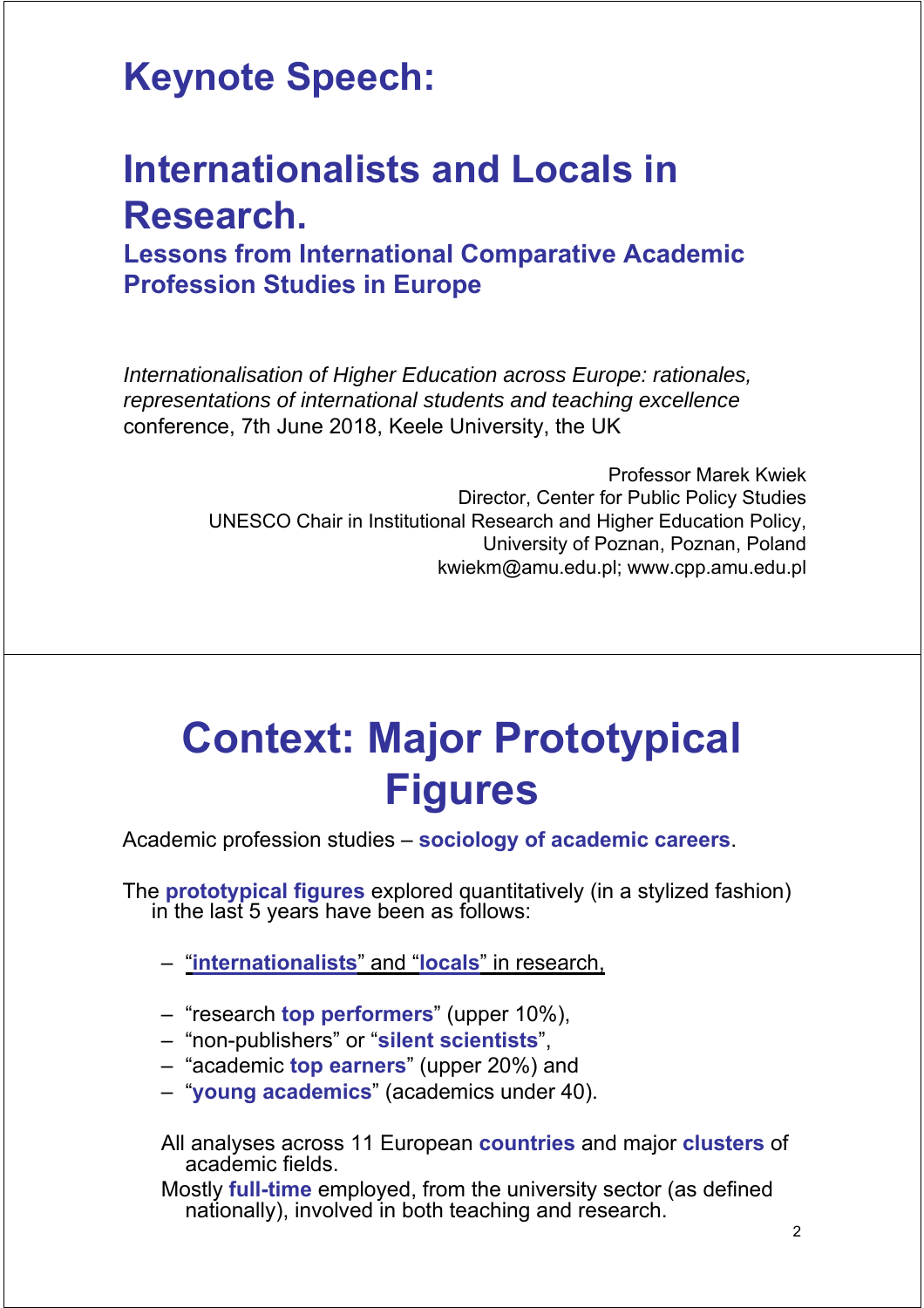# **Data and Methods (CAP & EUROAC)**

- **11 European countries studied**:
	- Austria, Finland, Germany, Ireland, Italy, the Netherlands, Norway, Poland, Portugal, Switzerland, and the UK (England).
- **Cleaned, weighted and integrated** into **a single European data set** by the University of Kassel team (Ulrich Teichler)
- The total number of **returned surveys: 17,211** (**400 variables**)
	- included 1,000 and 1,700 returned surveys in all European countries studied, except for Poland where it was higher.

A **micro-level (individual) approach**: relies on **primary** (rather than secondary) attitudinal and behavioral data; **voluntarily** provided by academics; in a **consistent**, internationally **comparable** format.

- The **individual academic** is the **unit of analysis** (rather than *national* higher education systems or an *individual* HE institution).
- Individual data files produced in all participating countries
	- but all specifically **national** categories (faculty ranks, institutional types etc.) reduced to **internationally comparable** categories.

3

#### **Purpose: to discuss lessons drawn**

- Differentiated **lessons** drawn from a **large-scale comparative international** academic profession study: "**Changing Academic Profession**" (and EUROAC)
	- 11 European countries, 100 scholars globally, 40 European scholars, changing team composition over time...
	- **17,000 returned surveys, 600 semi-structured interviews…**
	- 8 years of work (2009-2017), and still ongoing…
	- **A global follow-up: APIKS**, 28 countries, 3 years of preparations, minimum 3 years of data collection, minimum 3 years of data analysis, again 9 years minimum…
	- Polish survey: October 2018
	- 500 papers & book chapters
	- My book: *Changing European Academics: A Comparative Study of Social Stratification, Work Patterns and Research Productivity* (Routledge 2018, 304 pp.)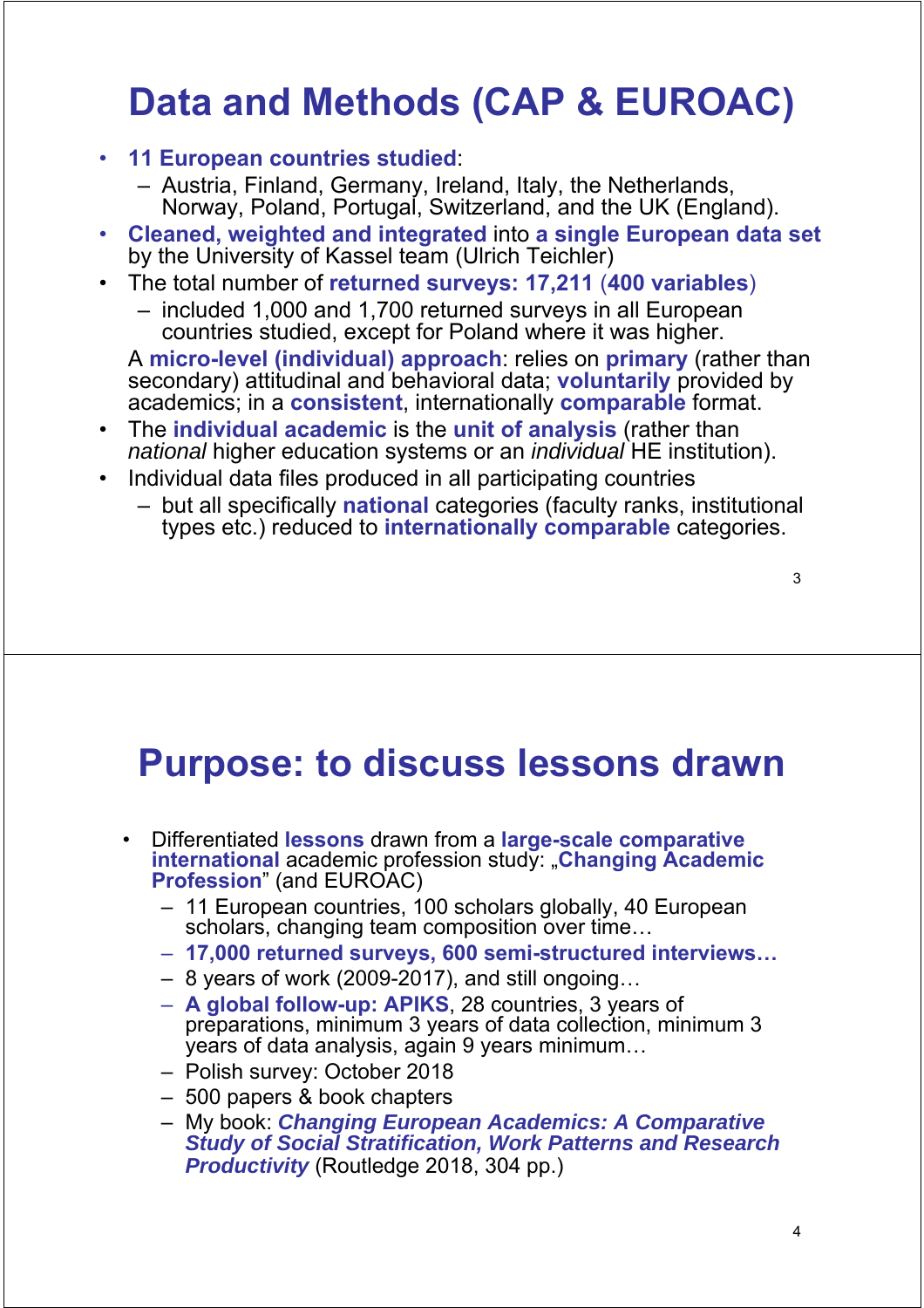

**SRHE** Society for Research into Higher Education

## **Two pure types of academics**

• Two separate groups European academics: "**internationalists**" (involved in international research collaboration), and "**locals**" (not involved).

5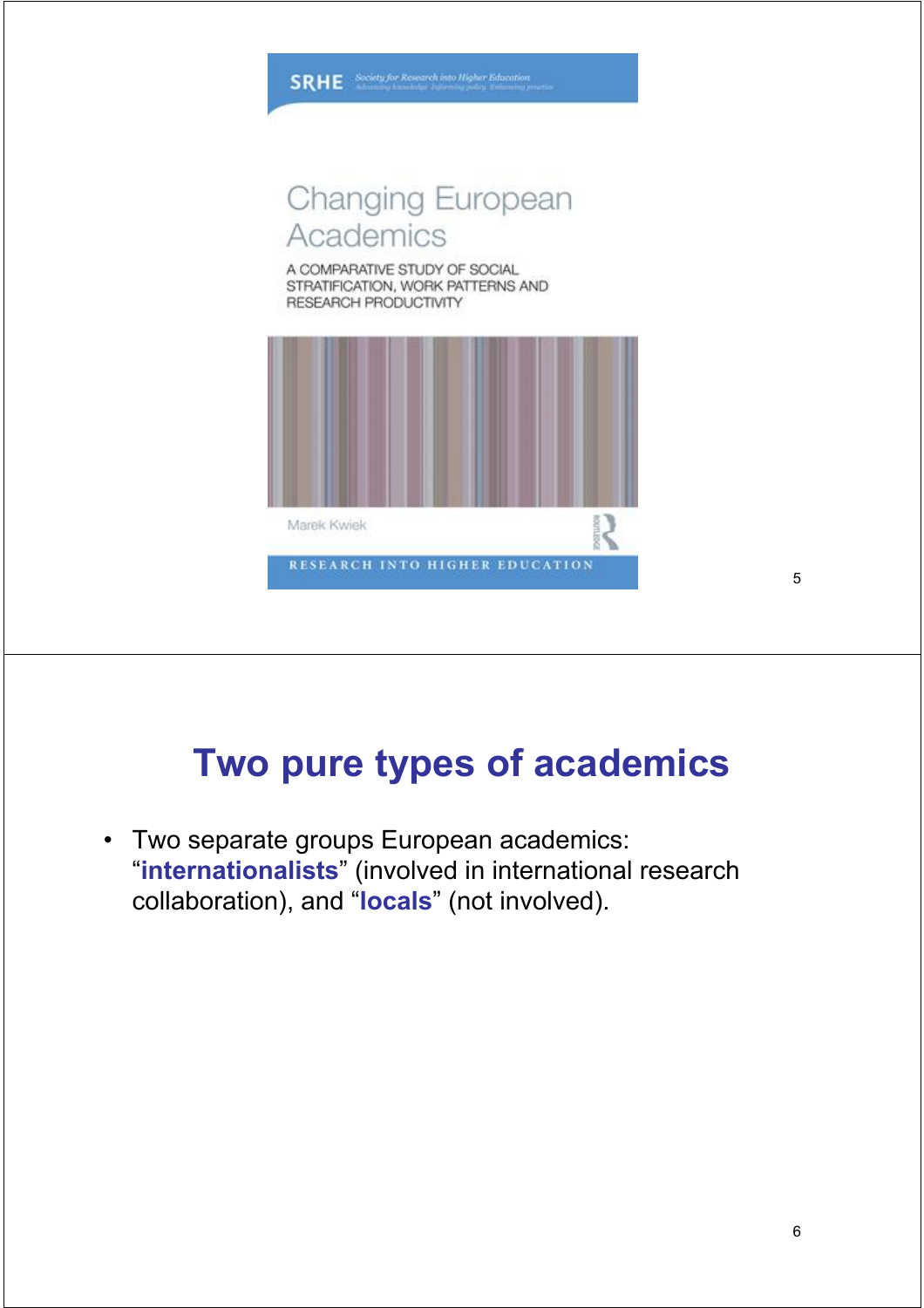# **Research questions**

- **A number of attitudinal and behavioral research questions about internationalists emerge:**
- are they **more productive** than locals, in several possible dimensions studied (PRA; PRAE)?
- are they on average **less often non-performers (non-publishers)** than locals?
- are they on average **more often top performers** than locals?
- is **their working time distribution different** (on average more time spent on research, less time spent on teaching, and more time spent on administration)?
- is their **academic role orientation different** (on average more researchoriented than teaching-oriented)?
- are internationalists **generally older and in higher academic positions**?
- are internationalists collaborating in research **more domestically**, with national colleagues?
- are internationalists **more popular in hard than in soft fields** what is their cross-disciplinary distribution?

7

# **Hypotheses**

- H1: **Productivity hypothesis**: Internationalists are more productive than locals
- H2: **Time distribution hypothesis**: Internationalists on average spend more time on research, less time on teaching, and more time on administration
- H3: **Academic role orientation hypothesis**: Internationalists are more research-oriented than locals
- H4: **Gender hypothesis**: Internationalists tend to be males rather than females
- H5: **Age and seniority hypothesis**: Internationalists tend to be older and in higher academic positions
- H6: **Field distribution hypothesis**: Internationalists tend to come from hard rather than soft fields
- **Internationalists, definition** = those who collaborate internationally in research (Yes)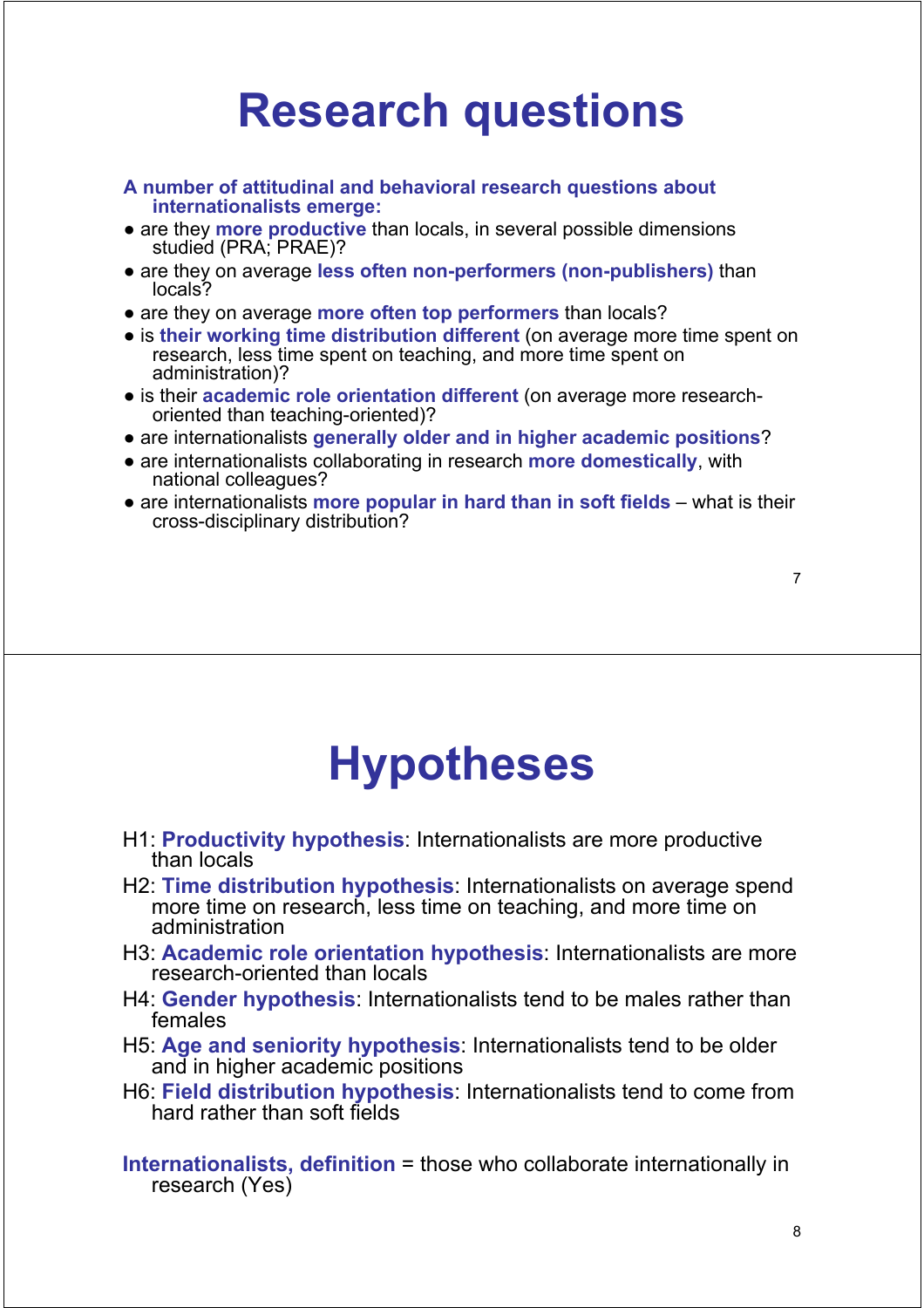#### **International research collaboration (1): collaboration vs. lonely scholars**

- Previous research suggests that the "**collaborative imperative" dominates**, especially in hard disciplines, though it is less prevalent in soft ones (Lewis, 2013; Kyvik & Larsen, 1997).
- In some disciplines, such as **the humanities, the "lonely scholar" model dominates**, while in others, only international research collaboration (IRC), especially internationally coauthored publications, matter for recognition.

**International research collaboration (2): competition**

- **"Internationalists" or "cosmopolitans"** (academics involved in IRC) increasingly **compete** with "**locals**" (academics not involved in IRC and/or not publishing internationally) in **university hierarchies of prestige** across Europe (Wagner & Leydesdorff, 2005).
- Internationalists/ cosmopolitans and locals are also **competing for access to funding** from national research funding agencies, especially in the **hard sciences** (Smeby & Gornitzka, 2008).
- **Academics** are central to the **success of internationalization in research**: they can be more or less (or not at all) internationally-minded in their research; and collaborating - or not!

9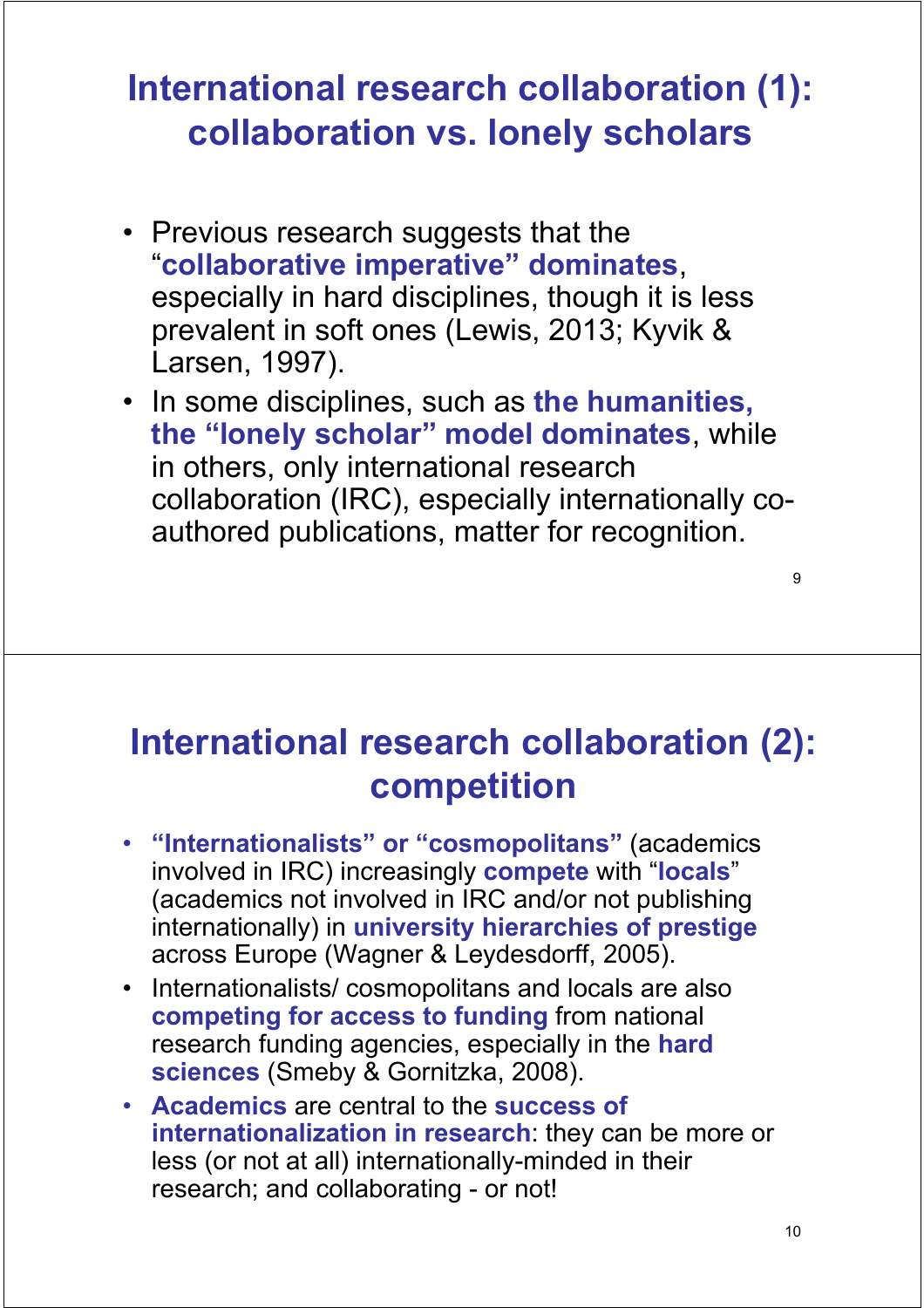#### **International research collaboration (3): terminology**

- In Robert K. **Merton's sociology of science** (Merton, 1973, p. 374), outstanding scientists tend to be "**cosmopolitans**", oriented to the wider "**national and trans-national environments**", and "locals" tend to be oriented "primarily to their **immediate band of associates**".
- **Alvin Gouldner** in his "**cosmopolitan-local" ideal types** has contrasted academics who are
	- more **loyal** to their **employing organization and less researchoriented** (that is, locals) with academics who are
	- **less loyal to their organization and more research-oriented** (that is, cosmopolitans).
- **Immobile, parochial, and institution-oriented academics** (loyal to inside reference groups) were contrasted with **mobile, cosmopolitan, career-oriented academics** (loyal to **outside reference groups**).

#### **International research collaboration (4): audiences and markets**

- **International orientation differs across academic disciplines**, soft sciences being in general more local, and hard sciences being more global or internationalized: **reward systems operate differently not only across countries but also across disciplines**.
- In short, **seeking international recognition** within disciplinesensitive national reward systems in science **may be more (or less) "necessary"** (Kyvik and Larsen, 1997, p. 260).
- Its level depends also on what Richard Whitley (1984, p. 220) termed "**the structure of reputational audiences**", different for different disciplines: reputation comes from different audiences, lay groups or groups of colleagues, national or international.
- **Locals produce knowledge for local research markets** and audiences; **internationalists produce it for international markets** and audiences, or both local and international ones (Kyvik and Larsen, 1997).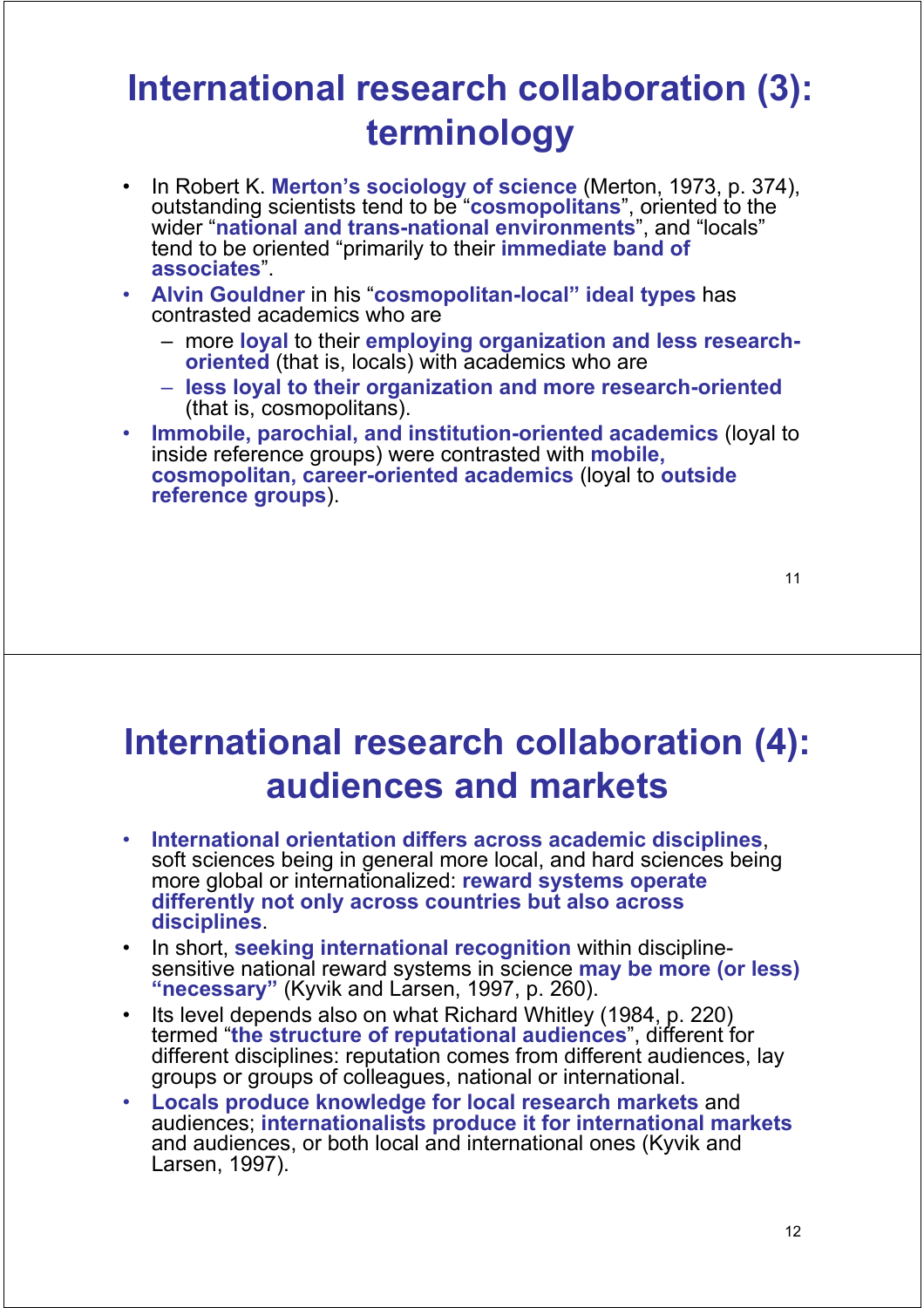#### **International research collaboration (5): personal decisions to internationalize**

- At an individual level: **a personal decision to internationalize more** (or less) in research.
- The level of international orientation depends on the **researchers themselves** (Wagner and Leydesdorff, 2005).
- Faculty internationalization is reported to be **disproportionately shaped by individual values and predilections** rather than **institutions** and **academic disciplines** (Finkelstein, Walker & Chen, 2013).
- Institutional-level **pressures to internationalize in research** – from a policy perspective – may not work.
- The power of **national recognition and reward systems** in science – the major driving force of internationalization.

13

#### **International research collaboration (6): impediments and costs**

- **Impediments** to collaboration related to
	- **macro-level factors** (geopolitics, history, language, cultural traditions, country size, country wealth, and geographical distance),
	- **institutional-level factors** (**reputation and resources**), and
	- **individual-level factors** (Georghiou, 1998).
- Benefits and costs (Katz & Martin, 1997).
- **Transaction costs** (Georghiou, 1998) and **coordination costs** (Cummings & Kiesler, 2007) are **higher** in international than in national research collaboration.
- In international collaborative research, there is **a tradeoff** between an increase in **additional publications** (and research funds) and **the minimization of transaction costs** (Landry & Amara, 1998).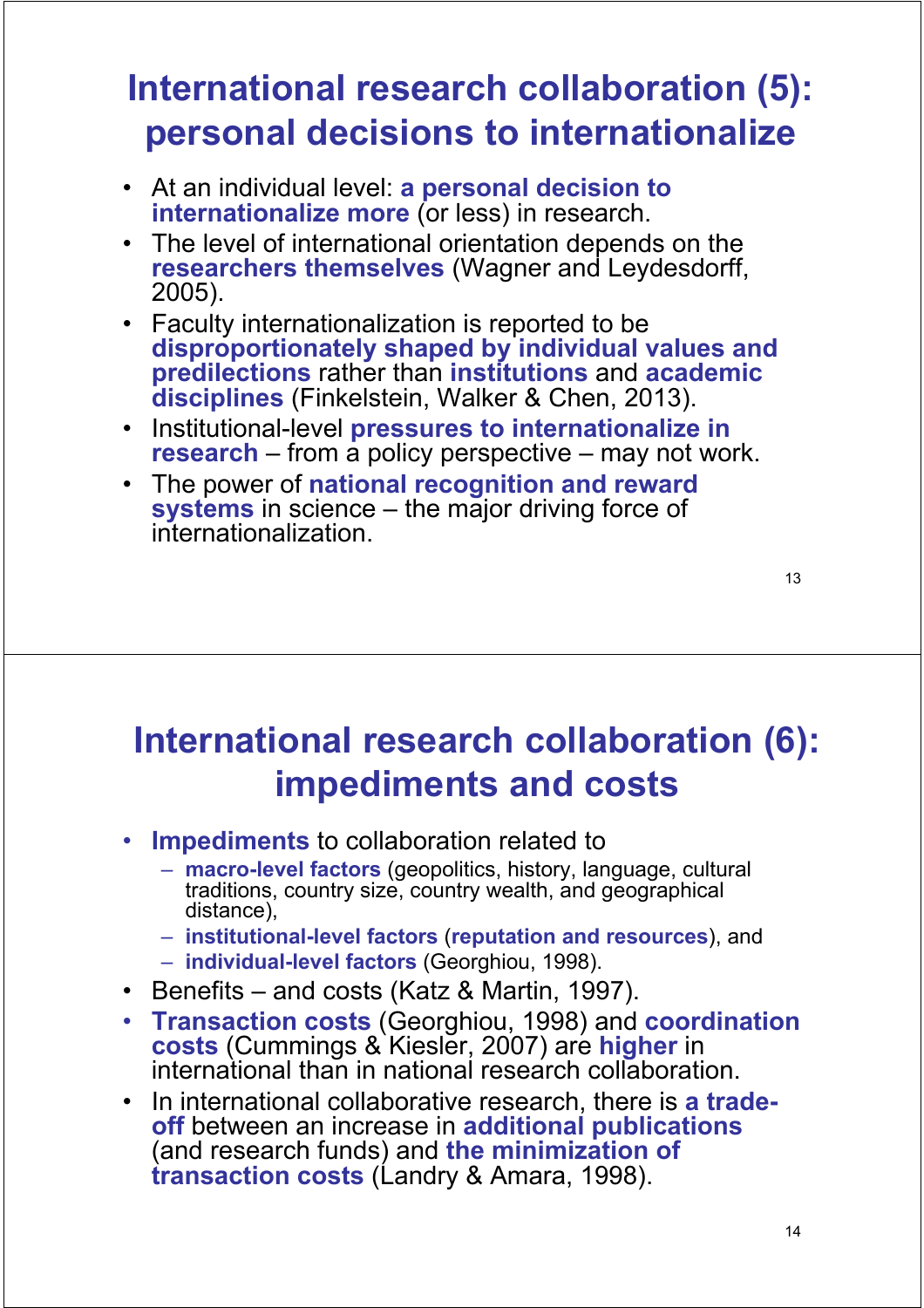#### **International research collaboration (7): productivity and impact**

- Having **multiple universities involved** in research collaboration **complicates coordination and worsens the outcomes** of projects (Cummings & Kiesler, 2007).
- Research collaboration **with highly productive scientists** generally increases individual productivity, while collaboration with low- productivity scientists is reported to decrease it (Lee & Bozeman, 2005).
- **Multiple-institution papers** are more highly cited than singleinstitution papers, and **papers with international co-authors** are more highly cited than papers with domestic co-authors (Narin & Whitlow, 1990).
- Changing **incentive and reward systems** in European science, which are becoming **more output-oriented** (Kyvik & Aksnes, 2015), it is **ever more important for individual academics to cooperate** and, specifically, to cooperate internationally (as well as to copublish internationally).

15

#### **International research collaboration (8): pragmatism and self-organization**

- The broad awareness of international research-based university rankings makes **scholarly publishing more than an individual matter** and links them closely to **institutional and/or departmental funding and prestige**.
- Research collaboration at an individual level is ruled by:
	- **researchers' "pragmatism**" ("when there is something to gain, then a particular collaboration will occur; otherwise, it will not") and by
	- **researchers' "self-organization"** (individual rather than institutional determination of "with whom to cooperate and under which forms") (Melin, 2000, p. 39).
	- The **selection of partners and locations for research collaboration** - is most often based on choices made by the **researchers themselves**.
	- What matters in more **spontaneous or bottom-up collaborations** is "the **individual interests of researchers seeking resources and reputation**" (Wagner & Leydesdorff, 2005, p. 1616).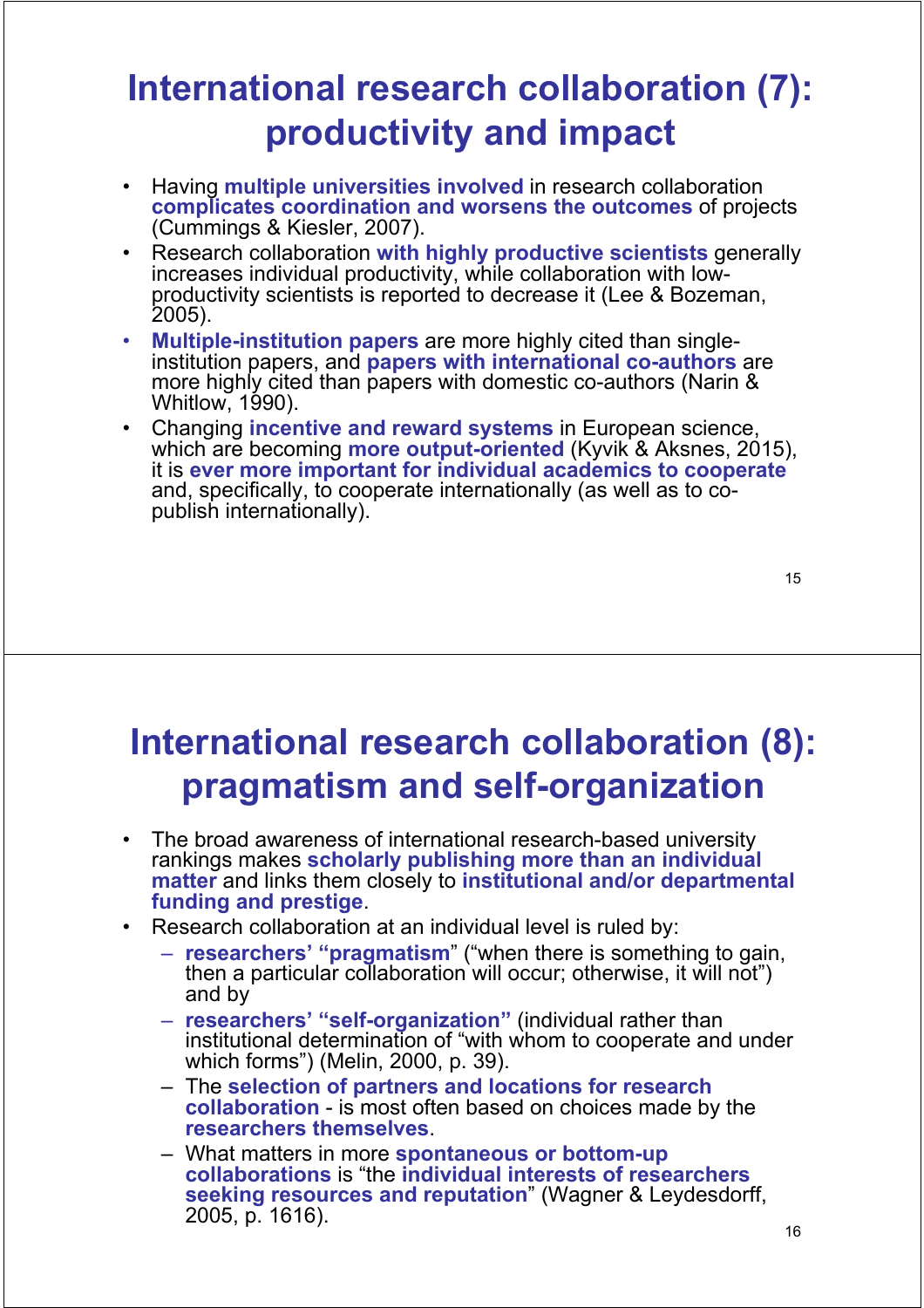#### **International research collaboration (9): resource allocation theory**

- According to resource allocation theory, **the resources that academics and their teams can invest** in research (their commitment and time) are **always limited**.
- Consequently, the **decision to engage** in international research teamwork, "is **ultimately a resource allocation decision** by which members must decide how to best allocate their limited resources' (Porter et al. 2010, p. 241), with **time often being a more valuable research resource than funding** (Katz & Martin, 1997).
- The **consumption of time** due to various additional requirements can reduce the time and energy available for **actual research activities** (Jeong et al. 2013).
- For collaboration to emerge, **two preconditions** must be met:
	- **motivation** on the part of the researcher and
	- his or her **attractiveness** as a researcher to international colleagues (Kyvik & Larsen, 1994; Wagner, 2006).
- **Finally, some data & analyses!**

**Figure 1. Internationalization in research**: average percentage of academics whose **research is international in scope or orientation** and **who collaborate in research** with international colleagues, only academics employed in the university sector and involved in both teaching and research, by country.

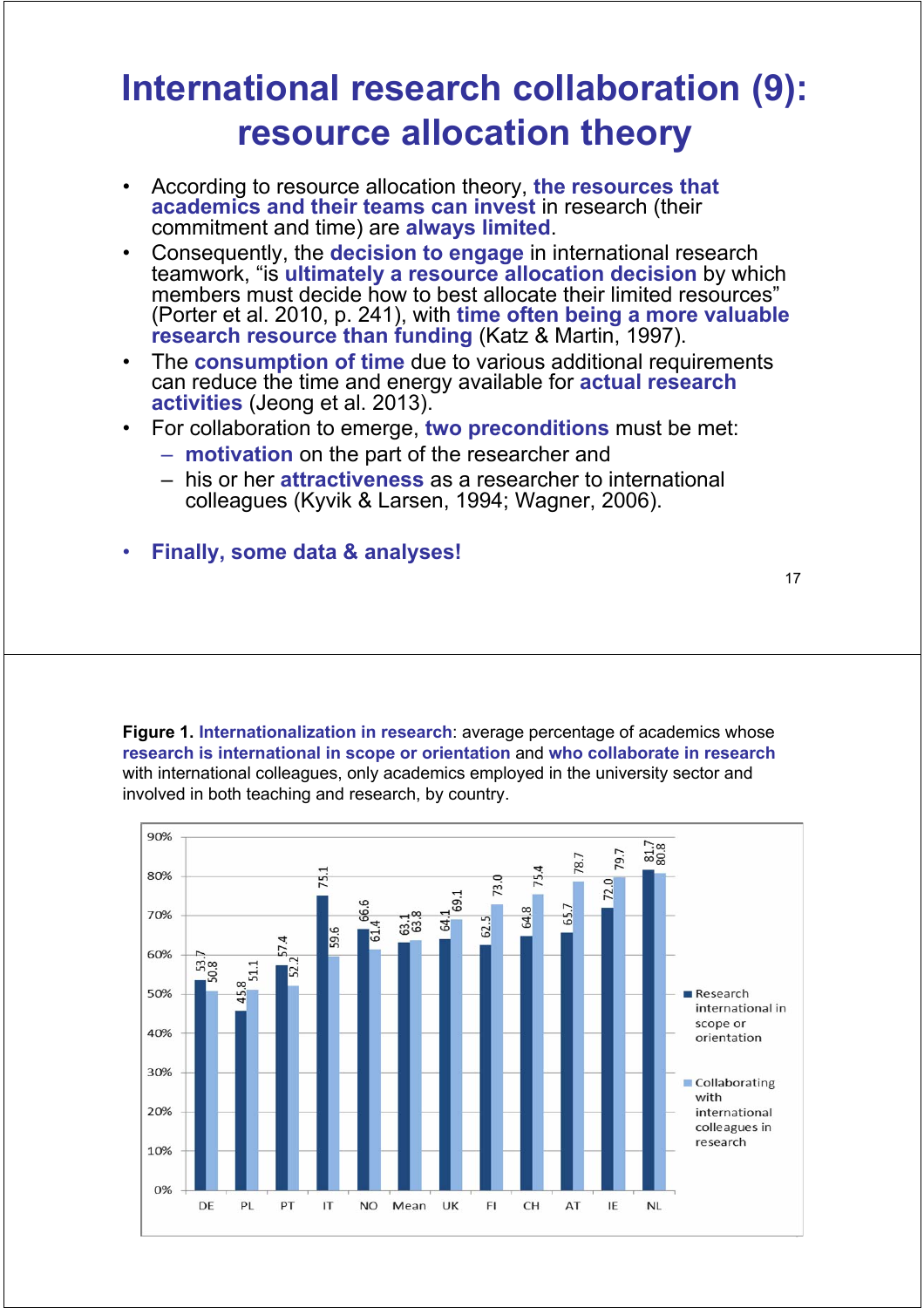**Figure 2. Internationalization in research**: percentage of academics whose research is international in scope or orientation and who collaborate in research with international colleagues, only academics employed in the university sector and involved in both teaching and research, **by major clusters of academic fields.**



**Figure 3.** The average **number** of peer-reviewed papers (and book chapters) published by **European** academics in the three-year period studied **by international cooperation in research** ("yes" or "no") and **by clusters of academic fields** (all results statistically significant).

**Figure 4.** The average **share** of peer-reviewed papers (and book chapters) published by P**olish** academics in the three-year period studied **by international cooperation in research** ("yes" or "no") and **by clusters of academic fields** (all results statistically significant).



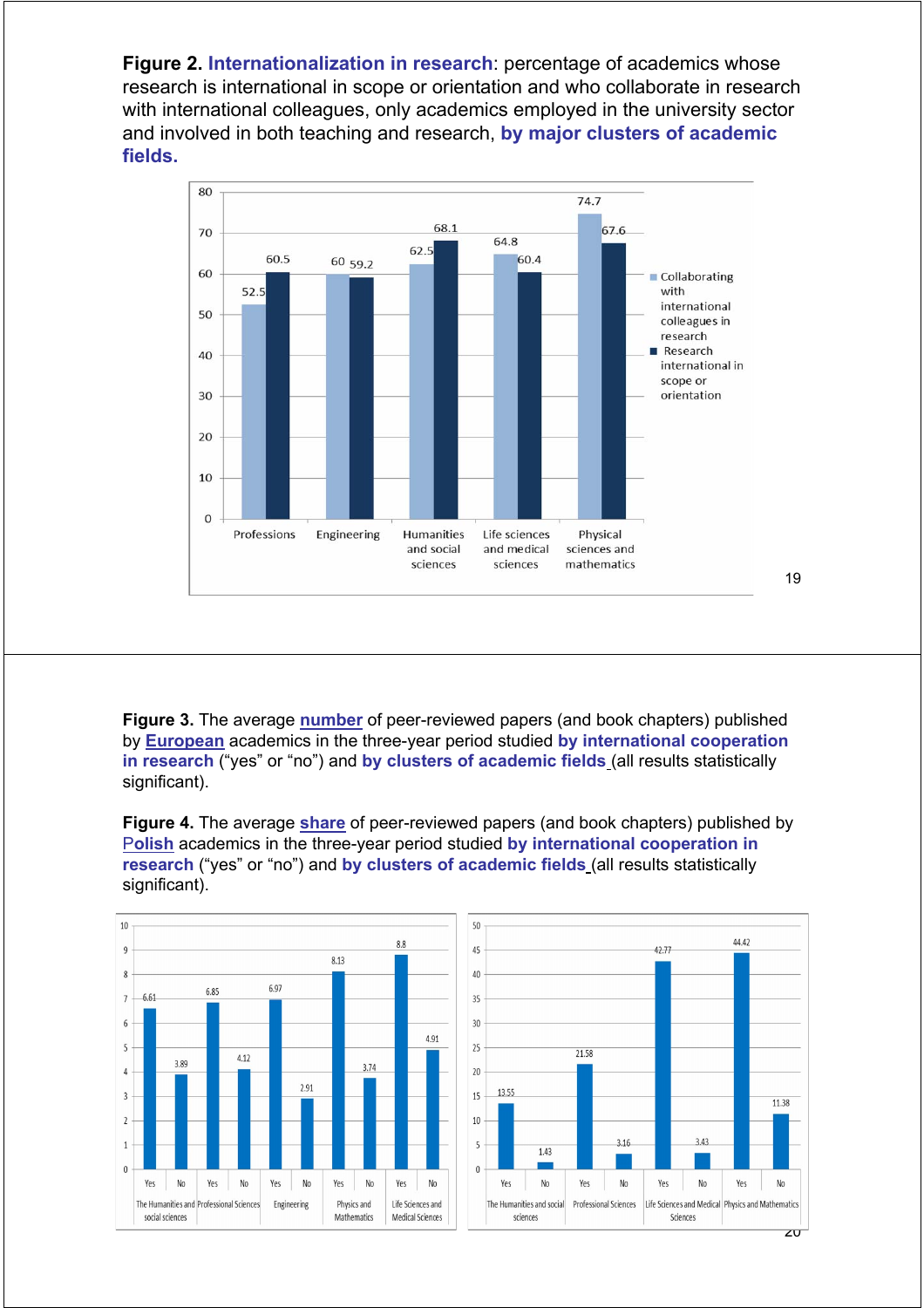#### **Figure 5. Various international activities, academics employed full-time in universities, Poland, by career stage** (some answers from 1 to 5 on a five-point Likert scale, answers 1 and 2, "strongly agree" and "agree", "very much" and "much" combined);

(Academics 1. "who emphasize international perspectives or content in their courses"; 2. "whose primary research is international in scope or orientation"; 3. "collaborating with international colleagues in research"; and 4. "who employ in research primarily English"), in percent.



**Fig. 7 Research productivity by cluster of academic disciplines: internationalists vs. locals**, **Poland** (**productivity of internationalists as percentage of productivity of locals: LOC = 100%).** Only academics employed full-time in the university sector and involved in both teaching and research. The average number of peer-reviewed articles (PRA), peer-reviewed article equivalents (PRAE), and English language peerreviewed article equivalents (ENG-PRAE) published in a three-year reference period. For all clusters, the results are statistically significant (in  $%$ ). LOC = 100%.

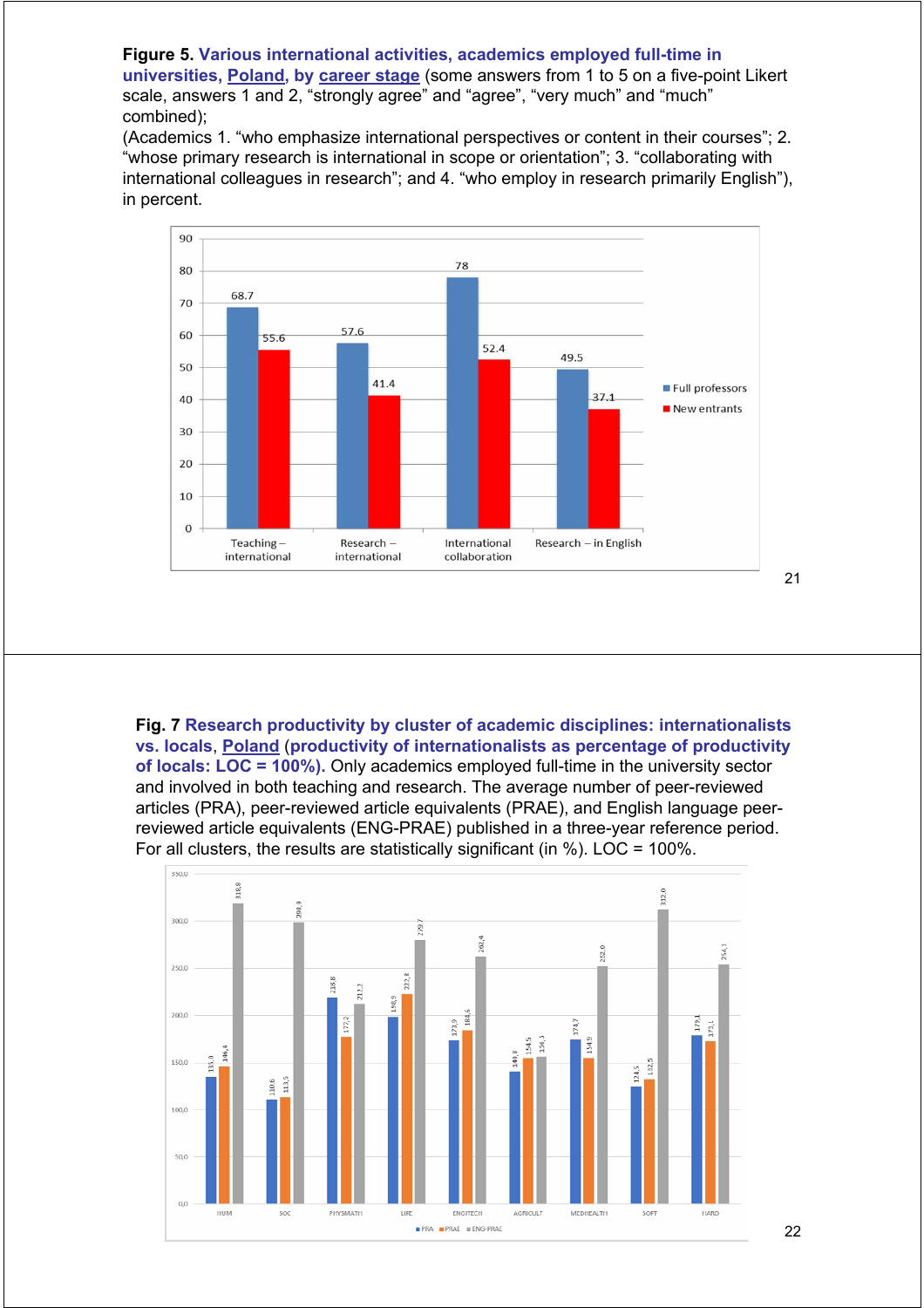**Lessons learnt from largescale international comparative academic profession studies** .

# **Scope of lessons learnt**

- The lessons will refer to:
	- **team-work** type of international research and its limitations;
	- type of research produced within **confined periods of time (deadlines, deliverables, reports etc.)**;
	- limitations of self-produced **international datasets (primary data)**;
	- limitations of **multi-country surveys**, multi-country **interviews**, and their national variations;
	- research-**funding** and **project-imposed** constraints;
	- limitations in focus, sample and methods of **collaborative** (academic profession) research.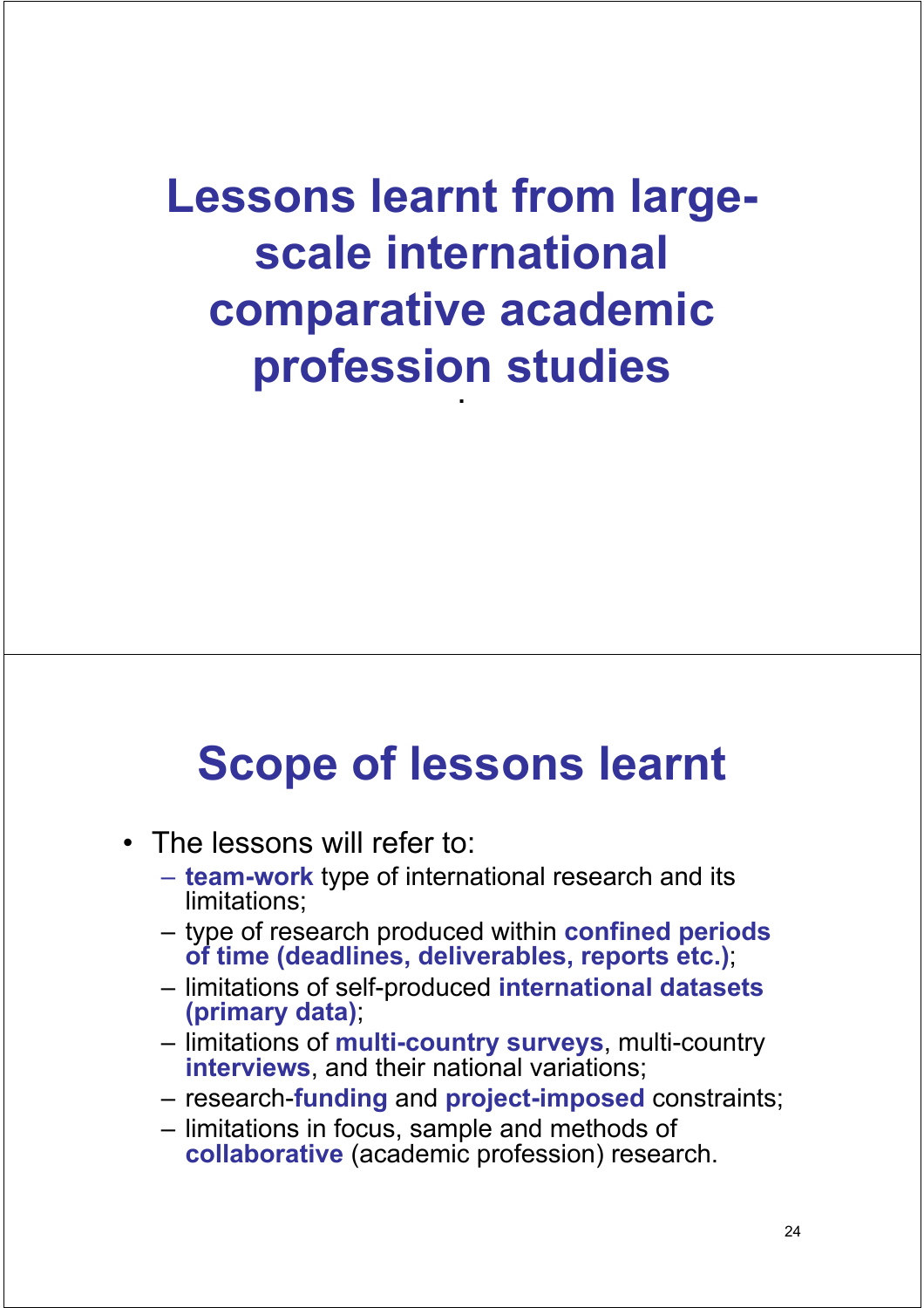# **Lessons Learnt: Generic limitations – comparative HER (1)**

- **Generic limitations** linked to cross-country comparisons in higher education in general, given the **differences in academic traditions** across national systems.
- Moving **from single-nation studies to cross-national studies**, which involves the emergence of **international datasets** and the institutionalization of cross-national research, introduces still new challenges.
- **Analytical frameworks** in higher education research have mostly been produced for **national, rather than cross-national, interpretive purposes**.
- The **knowledge base for cross-national studies increases** but international comparative research in higher education is **seldom grounded in ideal research designs with clearly defined hypotheses.**

## **Lessons Learnt: Generic limitations – comparative HER (2)**

- Datasets such as ours are clearly **produced in heterogeneous national higher education settings**: national academic **traditions** lead to **strong differences** in
	- national **career opportunities**,
	- **research funding availability**,
	- **dominant missions** in various institutional types,
	- **dominant academic activities** in various system **subsectors**,
	- **preferred academic role orientations**,
	- **favored publication outlets**, etc.
- The **meanings of such basic terms** as, e.g., '**professor'**, '**young academic'**, '**competitive** research funding' and '**academic duties'** differ from country to country and must still be translated into a **common set of concepts** to organize data analysis.
- A **tacit assumption** that the major concepts used in the survey instrument in all systems **have a somehow similar definition**.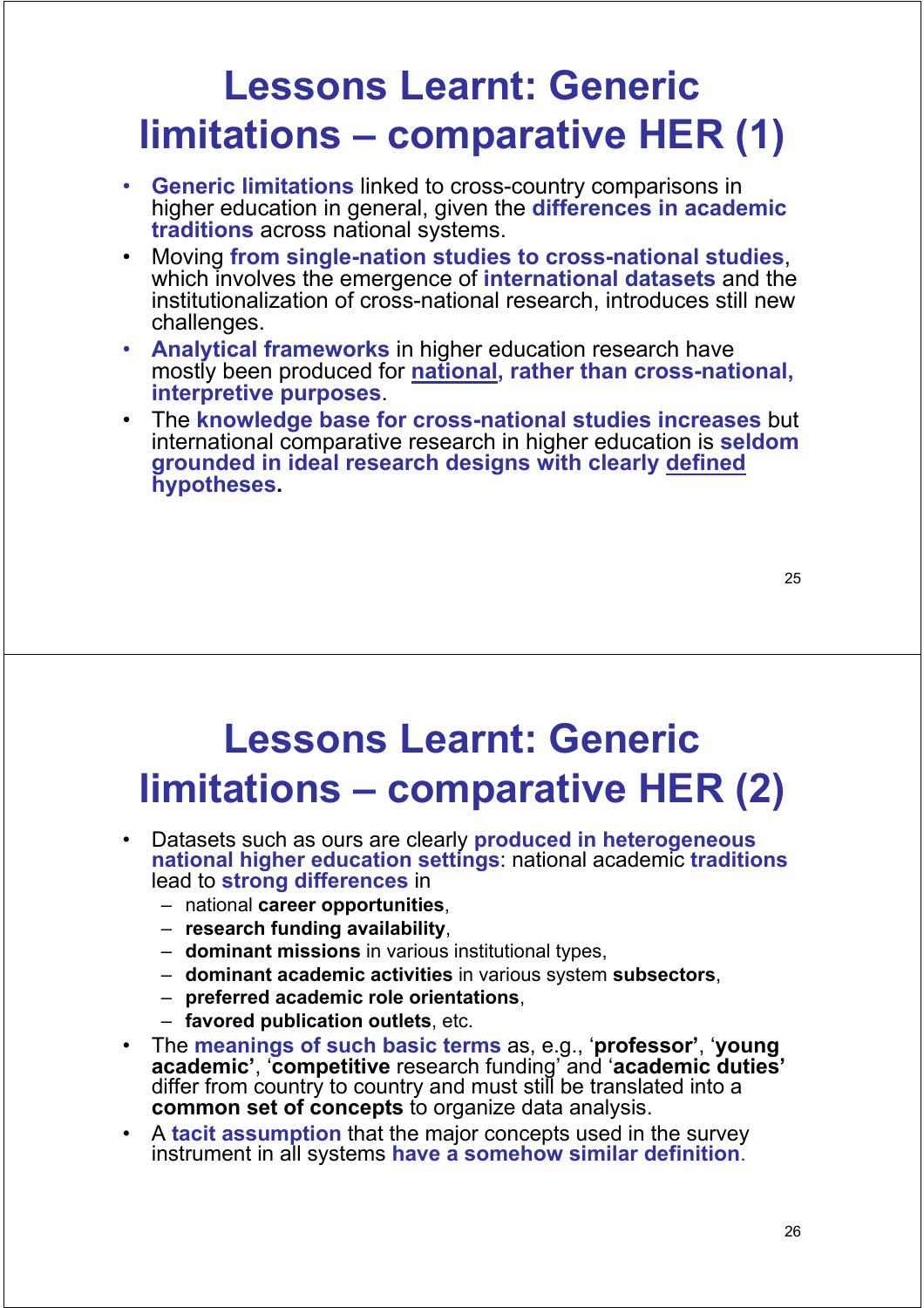# **Lessons Learnt: International Comparative Reseach Projects (1)**

- Huge differences between **original design** and planning and **project execution. Always work in progress…**
- **Non-linearity, unexpectedness, contingent events**, unforseeable challenges, (missing/smaller funding and/or teams).
- **Ill-timed budgets, ill-planned deliverables, delayed publications** (multi-authored, multi-country etc.).
- **International** project execution **national funding and deliverables**. Conflicting timing.
- **Inherent risks of underperformance**, distractions, low-quality comparative analyses…
- **Critical junctures in the project execution underestimated**: final survey questionnaire (readability), final interview questionnaire – in **national** languages. Inability to expect farreaching consequences in sampling, item formulation…

27

## **Lessons Learnt: International Comparative Reseach Projects (2)**

- **Different types of academics** drawn to the project for **different purposes**: short-term, long-term, financial, prestige-related, accidental…
- **Different assumptions** about where the project is **heading in terms of research and publications**… publication types… publication outlets (edited books, top-tier journals, low-tier journals; national and international) etc.
- Differences by country and **language, by generation of academics** (established vs. young).
- Different **levels of (research) engagement**: *the* project, one of many concurrent projects...
- Different **methodological awarness** and **preparation to advanced statistical analysis,** beyond simle descriptive statistics.
- Tensions in publishing directions: **country reports** (e.g. internationalization in German universities) vs. **comparative thematic reports** (across Europe).